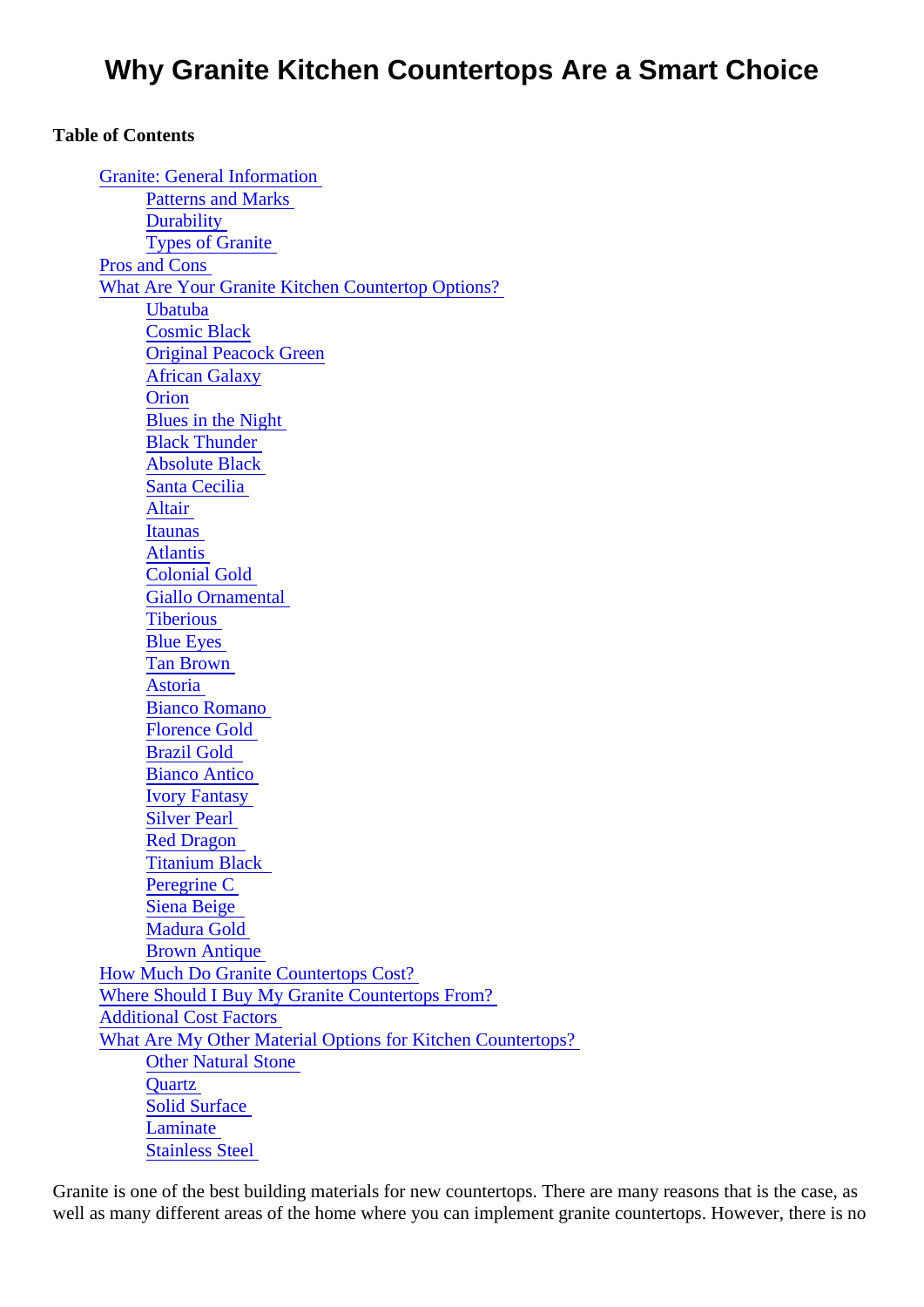<span id="page-1-0"></span>area of the home more suitable for installing granite countertops than the kitchen. Having granite kitchen countertops will not only look good but will offer helpful functional benefits as well. Choosing the right material for your kitchen countertops in no small task. Selecting granite can be one of the best decisions that you ever make.

There are several factors to consider when thinking about buying granite kitchen countertops, such as what type of granite you like and the functionality of the different types, among many other aspects.

## **Granite: General Information**

No matter which type of granite you decide on, there are certain characteristics that are generally similar for all types of granite.

#### **Patterns and Marks**

Different types of granite can either feature veins, swirls or be consistent in pattern.

## **Durability**

Regardless of which type you select, granite is known for being one of the most durable countertop materials that you will be able to find. The durability of the stone makes it perfect for use in the kitchen. Generally speaking, between cooking and spending time with family, your kitchen will see a lot of use. Because of this, you want to make sure that you have kitchen countertops that both look good and can handle the pressures of frequent use. Granite countertops check both of these boxes.

## **Types of Granite**

Granite comes in a multitude of styles and colors, meaning that you are virtually assured to find at least one type that suits your taste.

#### **Pros and Cons**

When it comes to granite, there are various pros and cons that you should consider before purchasing. Both the pros and cons of owning granite are explained below.

#### **Pros:**

| Natural stone look        |
|---------------------------|
| Many types to choose from |
| Durable                   |
| Heat resistant            |
| High resale value         |

# **Natural stone look**

One of granite's major benefits is the look of natural stone. There is no denying that certain patterns that occur in nature are simply amazing. Granite has plenty of these patterns that you can choose from.

Pros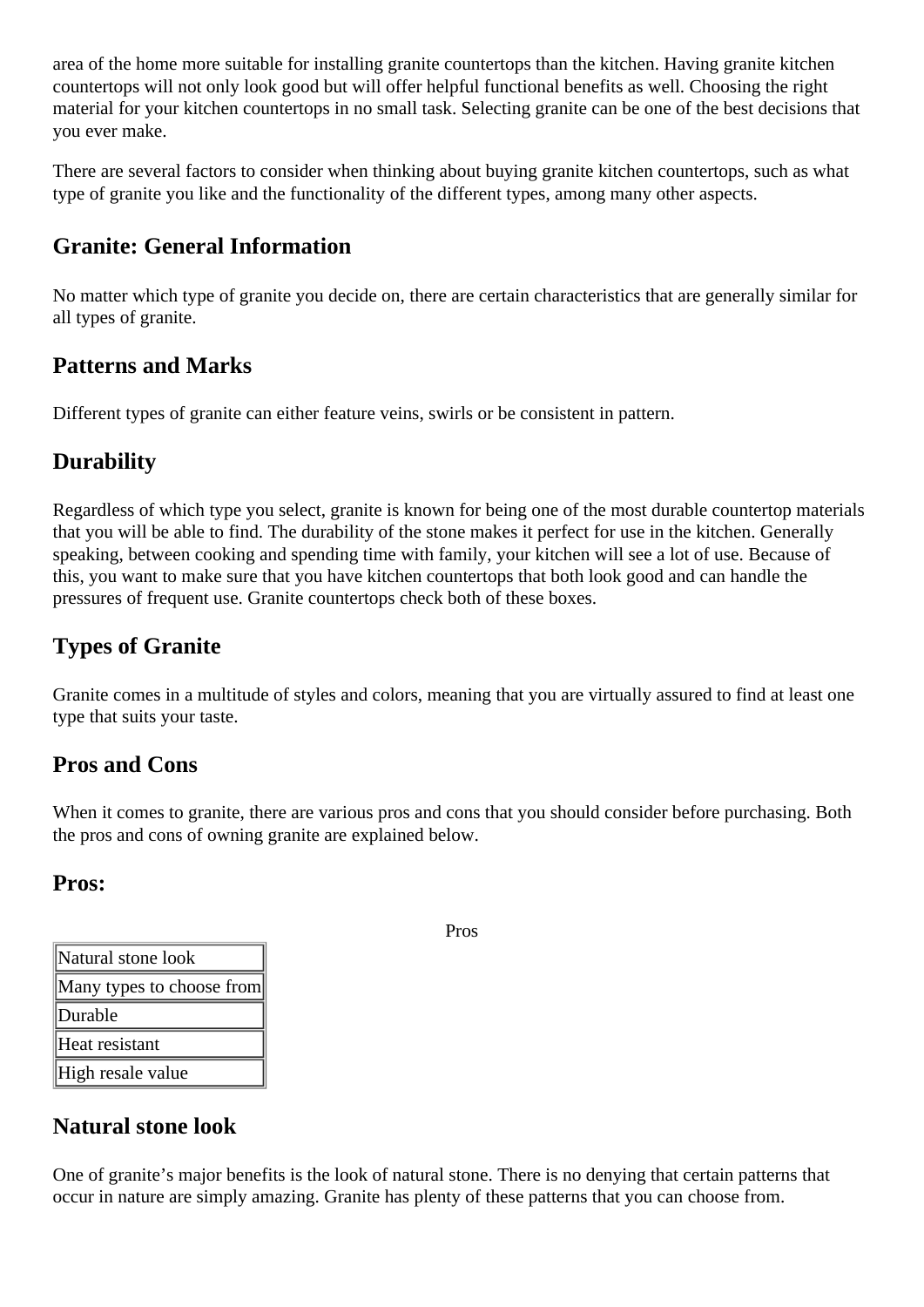#### <span id="page-2-0"></span>**Many types to choose from**

Granite will offer you a seemingly endless amount of options to choose from. Marble.com has well over 500 variations the company offers.

## **Durable**

Granite is one of the most durable natural stone materials that you will be able to find. As long as you take proper care of your granite, it will last for many years – so many that it will likely reside in your home for more years than you do.

## **Heat resistant**

A huge advantage that granite offers in the kitchen is that it is heat resistant. Granite will be able to handle any hot kitchen items that you set down on the surface.

#### **High resale value**

When it comes time to sell your house, there are few more attractive features in a house than natural stone countertops – especially in the kitchen. Granite's durability and heat resistance make it that much more attractive to perspective buyers as well.

#### **Cons:**

Cons

| Rare granite will cost more    |
|--------------------------------|
| Heavy objects can cause damage |
| Needs to be re-sealed yearly   |

## **Rare granite will cost more**

Much like any stone, the rarer the granite you choose, the more you will have to pay. Some rare forms of granite can cost around \$200 per square foot, so make sure that it is really what you want before buying it.

## **Heavy objects can cause damages if dropped on the surface**

While it is one of the most durable natural stones that you can find, granite is not totally indestructible. You will need to be very careful when handling any heavy items around your granite countertop. If you drop those items, especially on the countertop's corners, you can cause significant damage.

#### **Needs to be re-sealed once a year**

Your granite countertop will need to be re-sealed roughly once every year. Despite this seeming like an inconvenience, the process of re-sealing your granite countertops is relatively simple and quick. Something else to keep in mind is that granite does not need to be re-sealed as often as some other countertop materials, such as marble, do.

# **What Are Your Granite Kitchen Countertop Options?**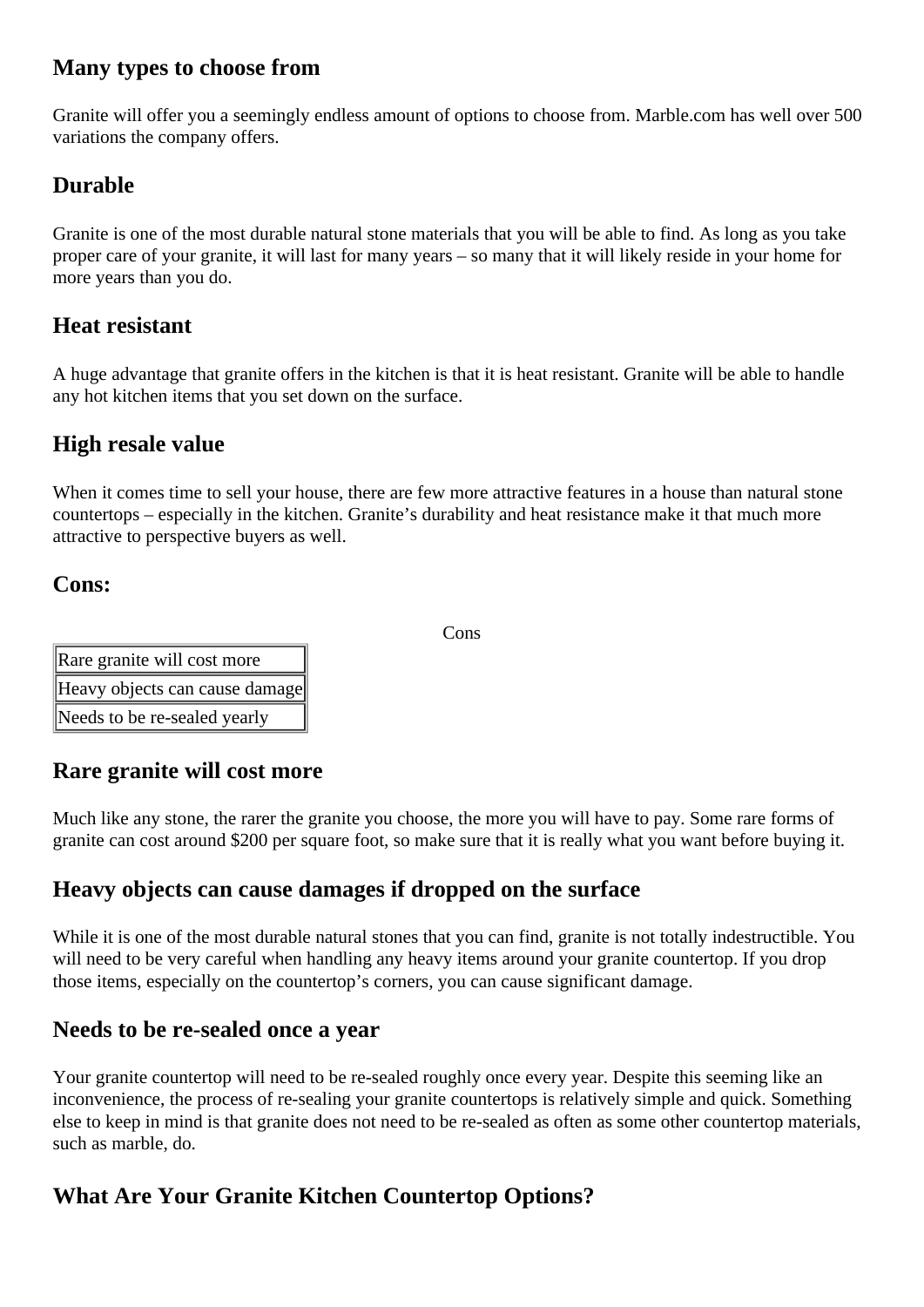One thing you will notice about granite is that you definitely won't be limited in types to select from. Here are just 30 of the countless options that are available to you.

- Ubatuba
- Cosmic Black
- Original Peacock Green
- $\bullet$ African Galaxy
- Orion
- Blues in the Night
- Black Thunder
- Absolute Black
- $\bullet$ Santa Cecilia
- Altair
- Itaunas
- Atlantis
- Colonial Gold
- Giallo Ornamental
- Tiberious
- Blue Eyes
- Tan Brown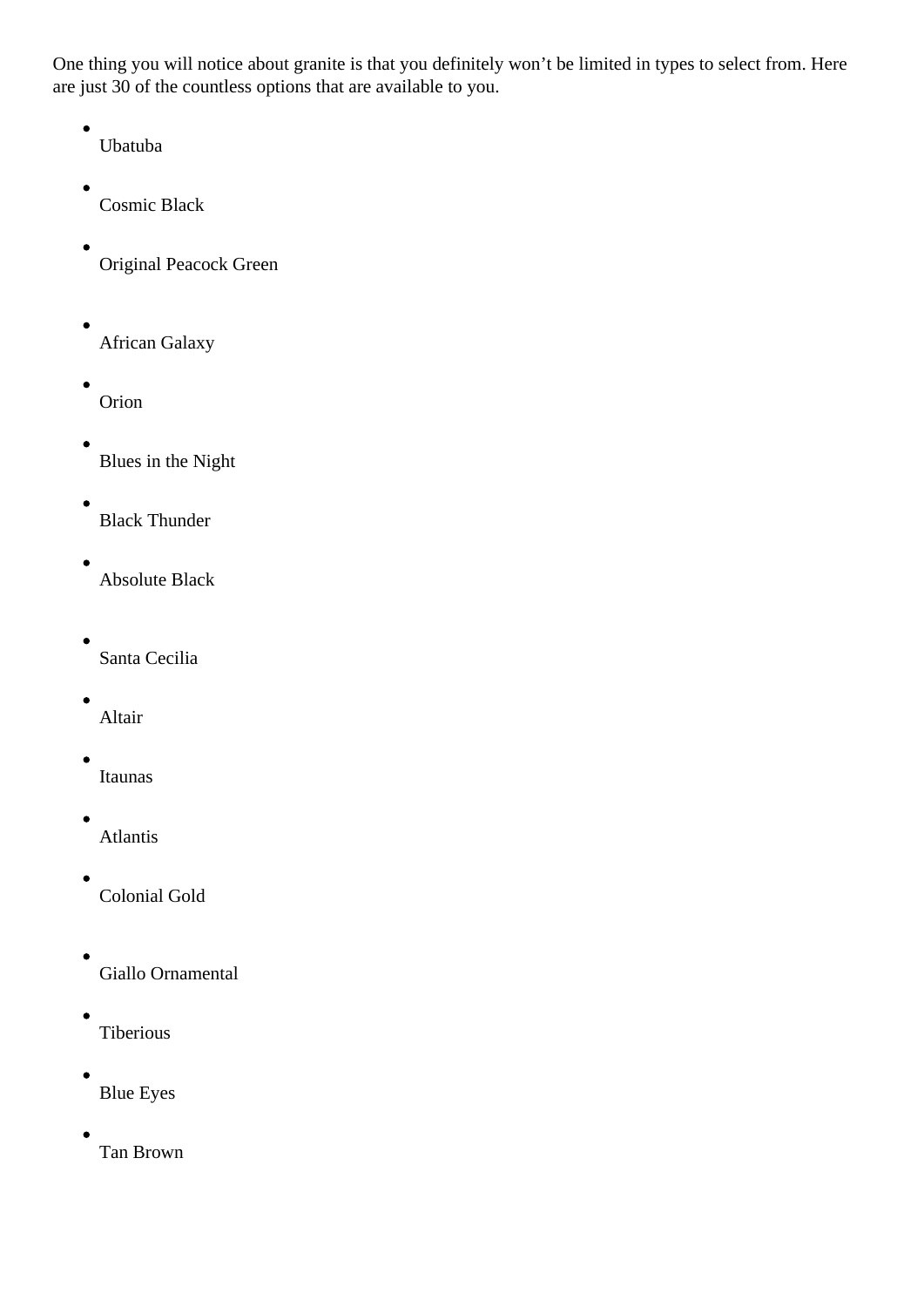<span id="page-4-0"></span>Astoria

- Bianco Romano
- Florence Gold
- Brazil Gold
- Bianco Antico
- Ivory Fantasy
- Silver Pearl
- Red Dragon
- Titanium Black
- Peregrine C
- Siena Beige
- Madura Gold
- Brown Antique

The following list will give you information about the country of origin and appearance of each type listed above.

# **Ubatuba**

Country of Origin: Brazil

Appearance: Black with hints of white and green

# **Cosmic Black**

Country of Origin: Brazil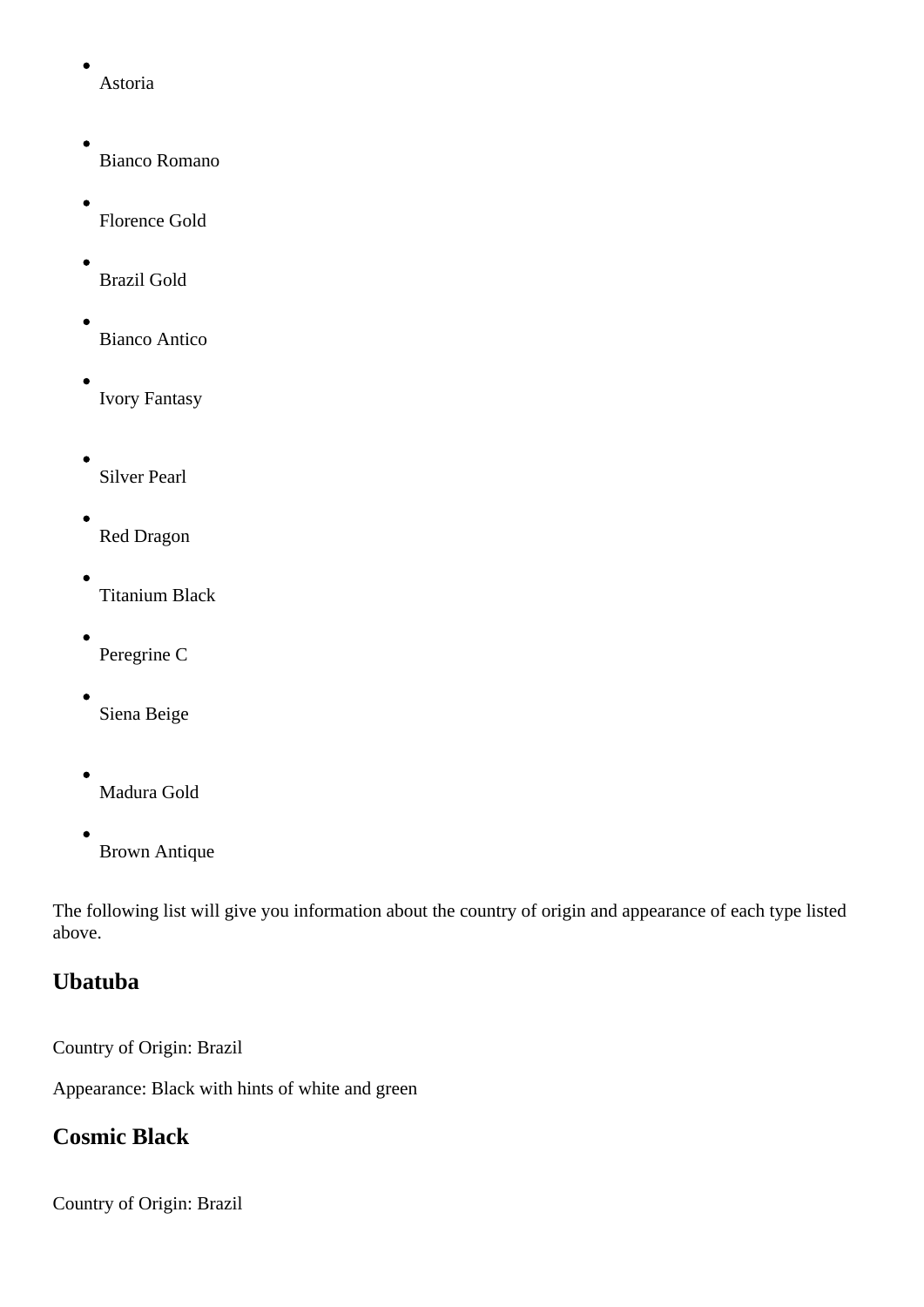<span id="page-5-0"></span>Appearance: Black with patches of white, amber and burgundy

#### **Original Peacock Green**

Country of Origin: Other

Appearance: Dark green with hints of gold, purple, gray and white

## **African Galaxy**

Country of Origin: Zimbabwe

Appearance: Black with silver flecks throughout the stone

## **Orion**

Country of Origin: Brazil

Appearance: Black with shades of brown and gold throughout

#### **Blues in the Night**

Country of Origin: Brazil

Appearance: Blue and black

## **Black Thunder**

Country of Origin: Brazil

Appearance: Black with brown and beige veins and tones of purple, off-white and gray

## **Absolute Black**

Country of Origin: India

Appearance: Consistent black color throughout

## **Santa Cecilia**

Country of Origin: Brazil

Appearance: Yellow, gold, black and burgundy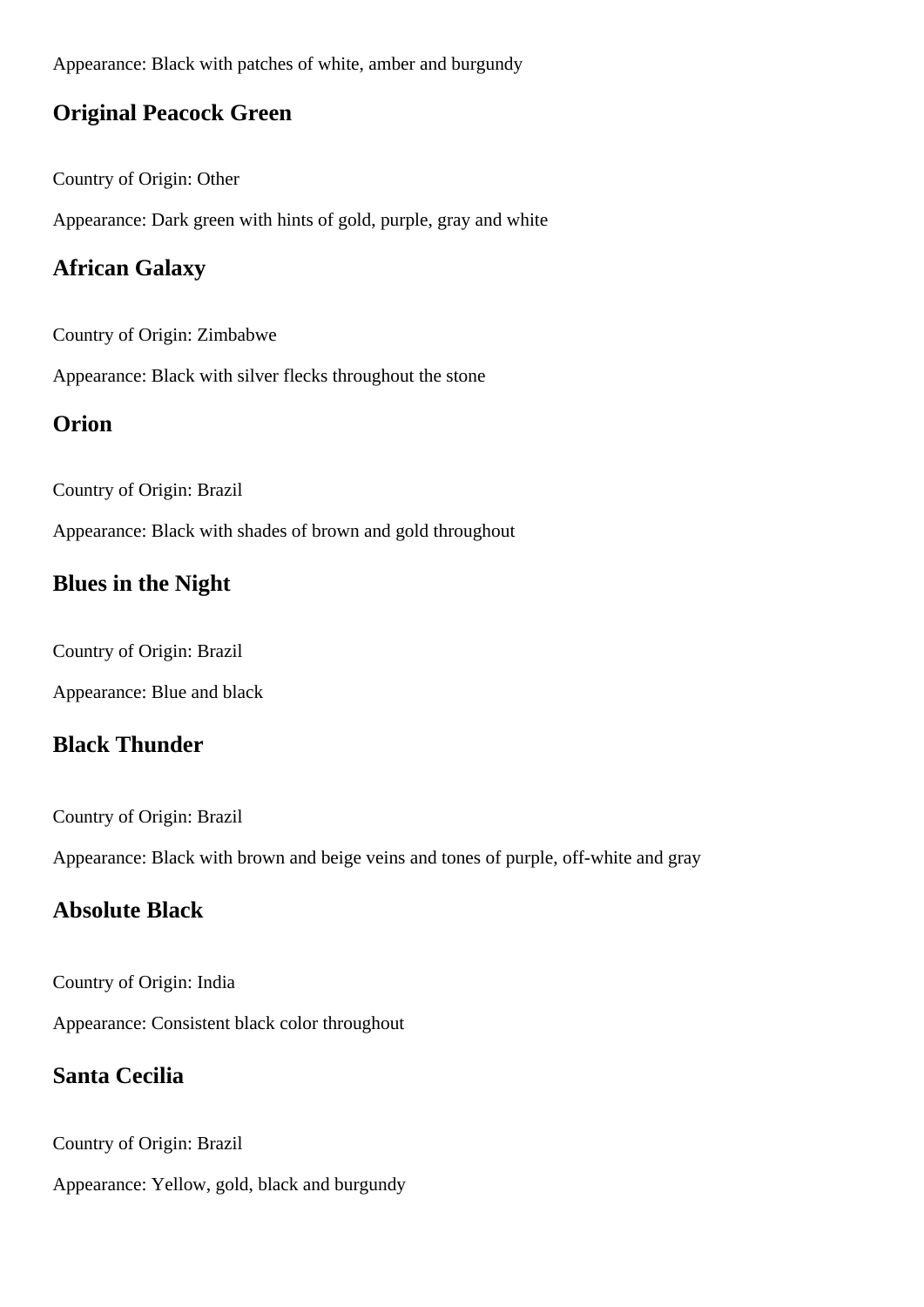# <span id="page-6-0"></span>**Altair**

Country of Origin: Other

Appearance: Black with orange, gold and red veins

## **Itaunas**

Country of Origin: Brazil

Appearance: Cream-white colored base with tan and brown speckles

## **Atlantis**

Country of Origin: India

Appearance: White with gold, orange and gray veining

# **Colonial Gold**

Country of Origin: India

Appearance: Light beige with veins of gray, gold and burgundy spots

## **Giallo Ornamental**

Country of Origin: Brazil

Appearance: Brown and gray with hints of gold

## **Tiberious**

Country of Origin: India

Appearance: Light gold/tan colored base with specks of brown and copper

## **Blue Eyes**

Country of Origin: Canada

Appearance: Gray with blue reflective clusters and occasional black veining

## **Tan Brown**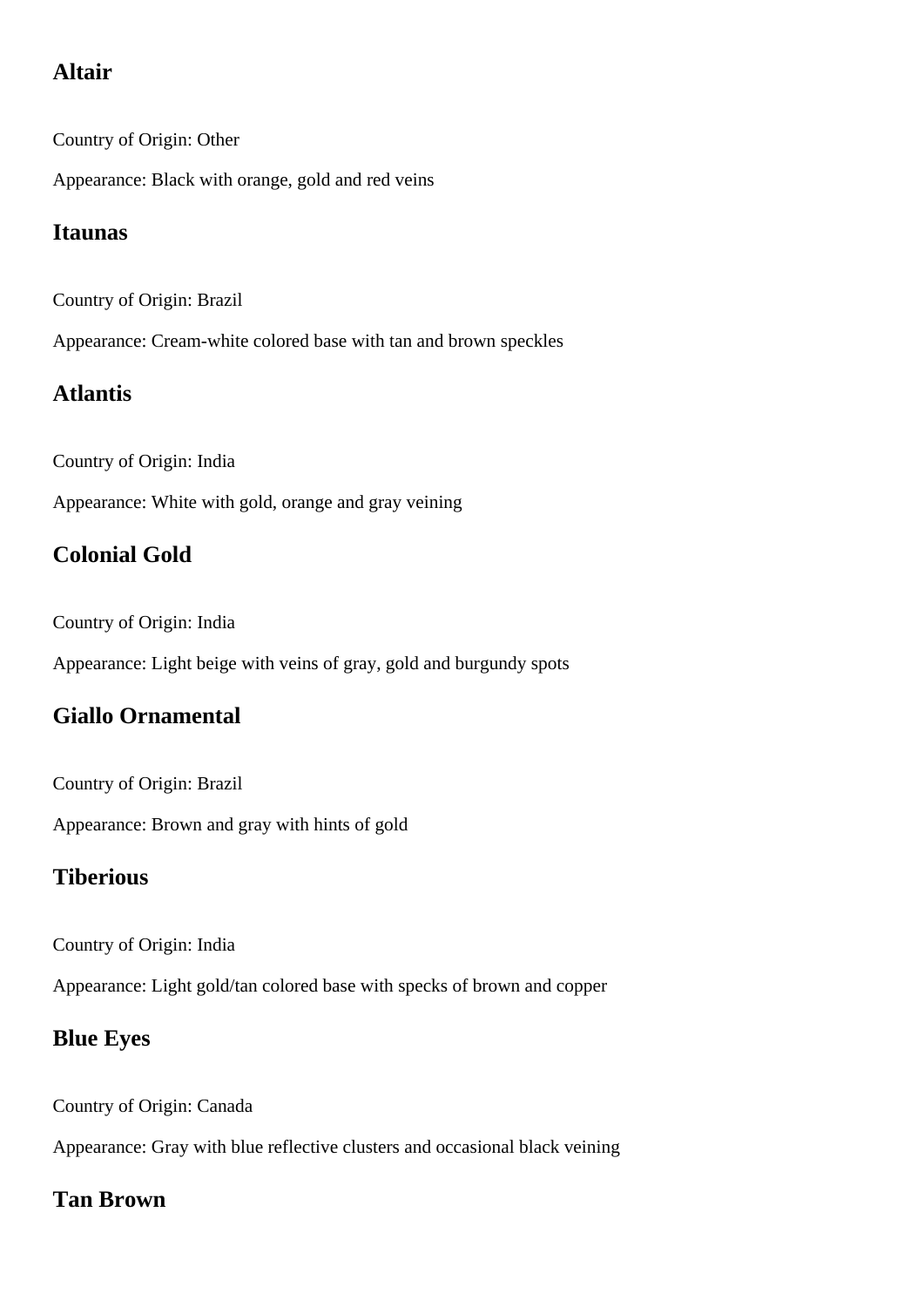<span id="page-7-0"></span>Country of Origin: India

Appearance: Dark brown with beige speckling and occasional red and blue speckling

#### **Astoria**

Country of Origin: Other

Appearance: Light beige with black speckling

#### **Bianco Romano**

Country of Origin: Brazil

Appearance: White and gray with quartz and burgundy garnet deposits

#### **Florence Gold**

Country of Origin: Brazil

Appearance: Dark brown with light beige flecks

#### **Brazil Gold**

Country of Origin: Brazil

Appearance: Golden Brown with brown and white speckling throughout

#### **Bianco Antico**

Country of Origin: Brazil

Appearance: White with gray quartz deposits, hints of burgundy garnet and black mica

#### **Ivory Fantasy**

Country of Origin: India

Appearance: White with tan, gray, blue swirls and specks of dark gray and black

#### **Silver Pearl**

Country of Origin: India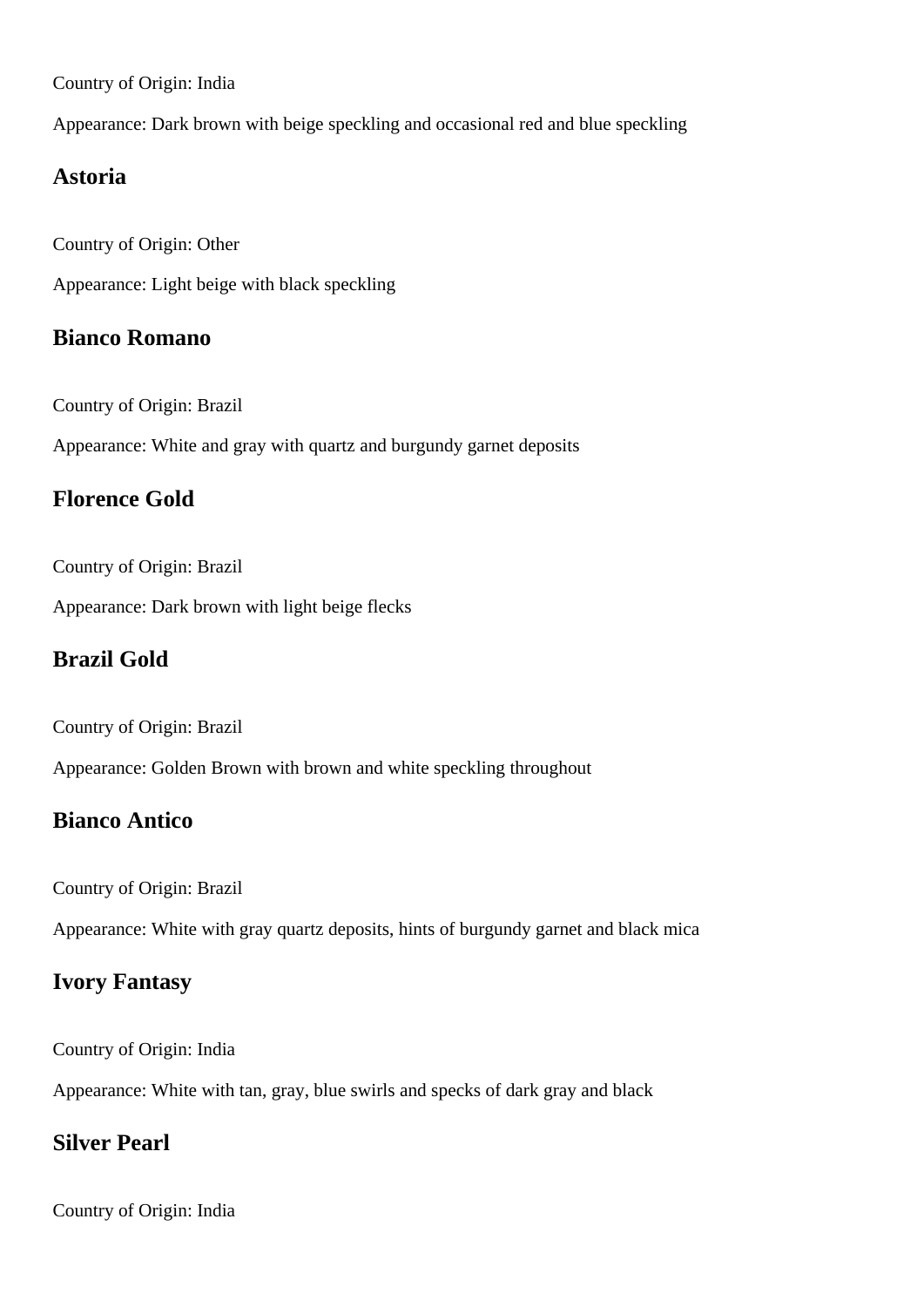<span id="page-8-0"></span>Appearance: Blue-gray base with silver, purple and beige speckling

#### **Red Dragon**

Country of Origin: Brazil Appearance: Red with dark gray and black veins

## **Titanium Black**

Country of Origin: Brazil

Appearance: Black with white, gray and beige veins

## **Peregrine C**

Country of Origin: India

Appearance: Light cream with white and brown veins and burgundy flecks

## **Siena Beige**

Country of Origin: Brazil

Appearance: White with dark brown veins and hints of burgundy

# **Madura Gold**

Country of Origin: India

Appearance: Gold with black and gray veining

# **Brown Antique**

Country of Origin: Angola

Appearance: Brown with hints of blue

# **How Much Do Granite Countertops Cost?**

Much like any other natural stone countertop material, the cost of granite varies greatly depending on the type and your needs. Your needs that can factor in include how much of the stone you will require and any customization elements, such as decorative edging. In any case, granite is still less expensive than many other natural stone countertop options, like marble and quartzite.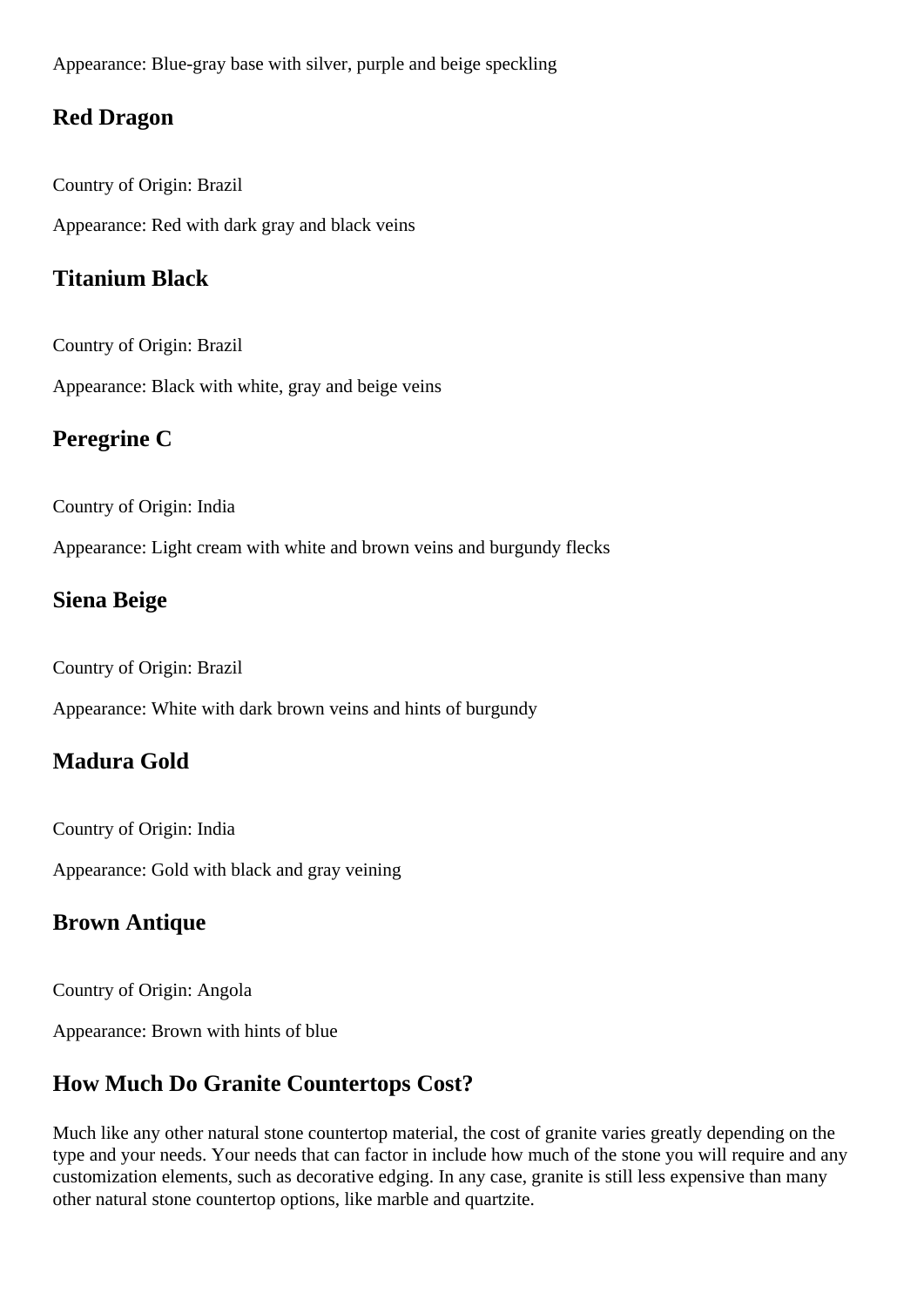<span id="page-9-0"></span>Generally speaking, common types of granite can be found for as little as \$35 per square foot. However, if you have your sights set on rare granite, be prepared to pay for it: Rare types of granite can cost well in excess of \$100 per square foot, and even more than \$200 per sqaure foot in some cases.

## **Where Should I Buy My Granite Countertops From?**

A large part of the cost of granite countertops will result in where you purchase from. Something helpful to remember is that it is always better to purchase from a local fabricator rather than a big box store. Stone fabricators specialize in creating countertops and can help you through every step of the process. In addition to this, big box stores only carry granite that is mass produced, and they pay a fabricator to create the countertop anyway. This is a significant factor in cost because big box stores will charge you more money for your new granite countertops than a fabricator will. In essence, the big box stores charge higher costs for acting as a middle man. Going to a fabricator will also allow you to choose from a much wider variety, as fabricators get the stone shipped straight from quarries around the world.

## **Additional Cost Factors**

Other than where you purchase from, another factor of granite countertop cost is edging. The more detailed the edging, the more money your project will cost. Standard edges, such as straight edges or quarter round, will cost much less than complicated styles, like ogee and waterfall edges.

Backsplashes can also play a part in how expensive your new granite countertops will be. A 4-inch backsplash will cost much less than a full backsplash that covers the area in between the countertop and the wall cabinets. Choosing a backsplash is recommended not only for style purposes, but because it will protect your kitchen walls. Ultimately, having a smaller backsplash installed can save you a lot of money in the long run.

One final way that you can save a little bit of money on your kitchen countertop remodeling project is to consider using remnants for small areas. In addition to full size slabs, fabricators will also carry remnants. Remnants are perfect for small areas that require a countertop but may not require a full slab. Keep in mind though that you cannot just use remnants for any size job; they will only work to cover small areas.

# **What Are My Other Material Options for Kitchen Countertops?**

Although you may have narrowed down your kitchen countertop choice to granite, there are many other options that exist. Below are some of the options that you have outside of granite.

## **Other Natural Stone**

Of course, granite is not the only natural stone countertop option that you have. There are various other materials you can choose, from marble to quartzite to even something rarer, like gemstone. To compare, granite wins out in a major category: Price. These three options, while each offering distinct benefits, will cost you more than granite will. Something else to note is that a material such as marble is much more prone to staining than granite is. Beyond cost and appearance, you will want to compare the functional benefits and disadvantages that each natural stone countertop option will offer you.

# **Quartz**

Quartz has risen in popularity in recent years. Unlike natural stone, quartz is engineered by combining roughly 90 percent quartz mineral with about 10 percent resins, polymers and pigments. These percentages